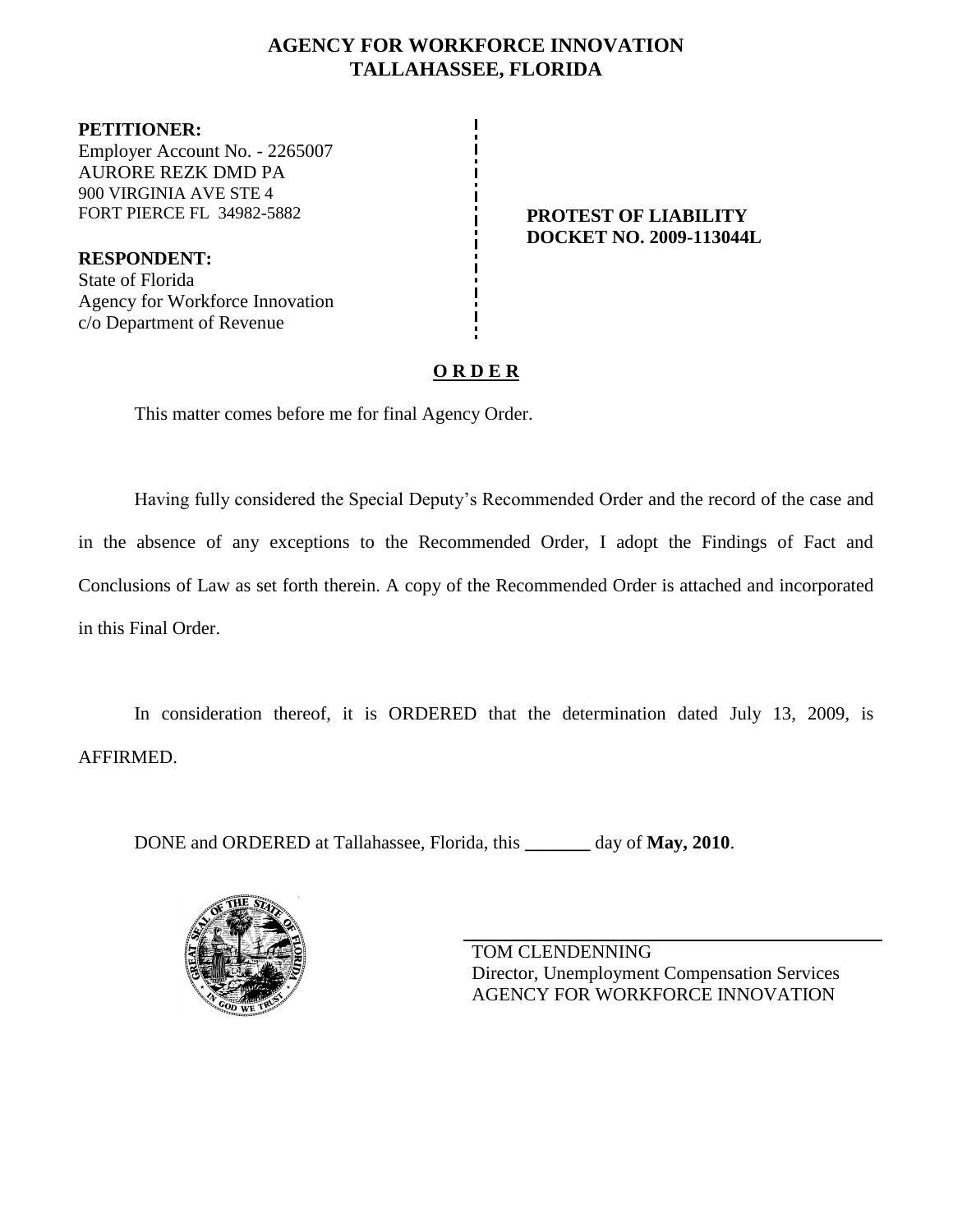## **AGENCY FOR WORKFORCE INNOVATION Unemployment Compensation Appeals**

MSC 346 Caldwell Building 107 East Madison Street Tallahassee FL 32399-4143

#### **PETITIONER:**

Employer Account No. - 2265007 AURORE REZK DMD PA 900 VIRGINIA AVE STE 4 FORT PIERCE FL 34982-5882

> **PROTEST OF LIABILITY DOCKET NO. 2009-113044L**

**RESPONDENT:** State of Florida Agency for Workforce Innovation c/o Department of Revenue

# **RECOMMENDED ORDER OF SPECIAL DEPUTY**

TO: Director, Unemployment Compensation Services Agency for Workforce Innovation

This matter comes before the undersigned Special Deputy pursuant to the Petitioner's protest of the Respondent's determination dated July 13, 2009.

After due notice to the parties, a telephone hearing was held on October 27, 2009. A general manager and an accountant appeared and testified on behalf of the Petitioner. The Joined Party appeared and testified on her own behalf. A tax specialist and representative appeared for the Respondent. The tax specialist testified on behalf of the Respondent.

The record of the case, including the recording of the hearing and any exhibits submitted in evidence, is herewith transmitted. Proposed Findings of Fact and Conclusions of Law were not received.

**Issue:** Whether services performed for the Petitioner by the Joined Party and other individuals as dental assistants constitute insured employment pursuant to Sections 443.036(19), 443.036(21); 443.1216, Florida Statutes, and if so, the effective date of the liability.

#### **Findings of Fact:**

- 1. The Petitioner is a subchapter S corporation incorporated March 13, 2000, for the purpose of running a dental office.
- 2. The Joined Party is a certified dental assistant and possesses an x-ray license.
- 3. The Joined Party contacted the Petitioner when looking for work as a result of the Petitioner's advertisement for a dental assistant. The Joined Party submitted an employment application and resume to the Petitioner and interviewed for the job. The Joined Party was unable to work full-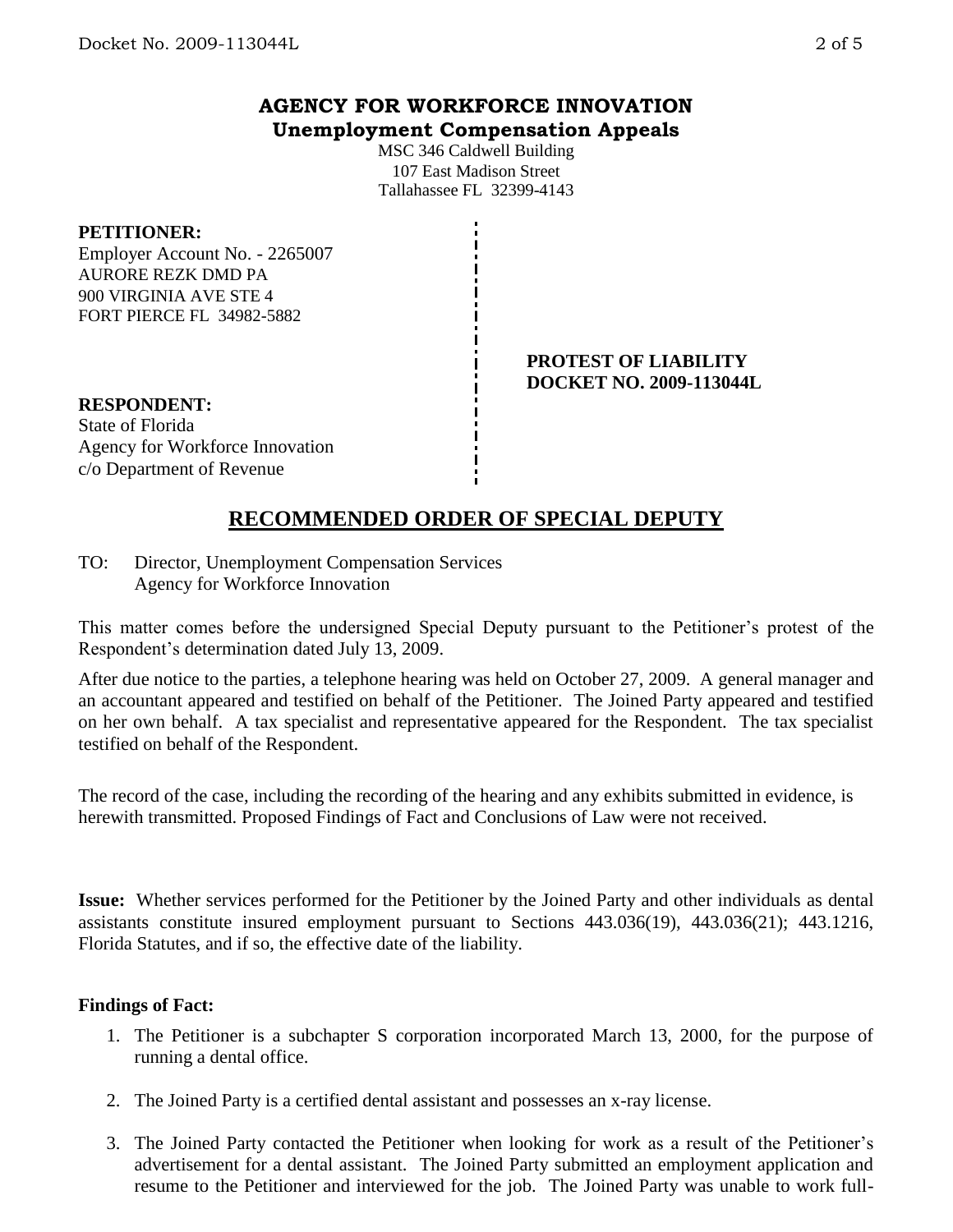time so she was retained by the Petitioner as a part-time dental assistant. The Petitioner informed the Joined Party that she would be responsible for paying her own taxes due to the part-time nature of the work. The Joined Party was not in business for herself and considered herself to be an employee of the Petitioner.

- 4. The Joined Party performed services as a dental assistant from September 6, 2008, through June 10, 2009. The Joined Party's duties included greeting patients, stocking shelves, ordering materials, cleaning the lab area, assisting the doctor, and bringing patients to the treatment rooms. The Petitioner did not consider the Joined Party to be an employee. The Petitioner has one additional dental assistant performing the same duties as the Joined Party whom the Petitioner considers to be an employee. The employee dental assistant is a full-time worker with a set schedule.
- 5. The Joined Party was scheduled to work Wednesdays and Thursdays from 2 p.m. until approximately 5:30 p.m. The Joined Party was required to arrive at work at 1:45 p.m. in order to prepare for the afternoon and understood that she was required to remain at work until the last patient had left. The Petitioner would contact the Joined Party if there was no work and she should not come to work that day.
- 6. The Joined Party was expected to clock in each day upon arrival. The Joined Party would then check the schedule and assist with patients. If there was a break in the schedule, the Joined Party would look for other tasks in order to keep busy in accordance with the Petitioner's office rules. The Joined Party's work assisting the doctors was performed under the direction of the doctor.
- 7. The Petitioner required the Joined Party to follow office rules. These rules included a requirement to call in if she was unable to report to work and a requirement that workers, including the Joined Party, keep busy during the shift.
- 8. The Joined Party was not allowed to provide services outside of the Petitioner's normal hours of business.
- 9. The Joined Party was paid an hourly rate determined by the Petitioner. The pay took the form of bi-weekly checks. The Joined Party was paid \$1,112.64 in 2008. The Petitioner provided the equipment and supplies needed to perform the work. The Joined Party provided her own lab coat. The Joined Party was covered under the Petitioner's workers' compensation insurance.
- 10. The Joined Party was allowed to provide services for a competitor. The Joined Party was not allowed to subcontract her services for the Petitioner.
- 11. Either party could end the relationship without liability.

#### **Conclusions of Law:**

12. The issue in this case, whether services performed for the Petitioner by the Joined Party and other individuals performing services as dental assistants constitute employment subject to the Florida Unemployment Compensation Law, is governed by Chapter 443, Florida Statutes. Section 443.1216(1)(a)2., Florida Statutes, provides that employment subject to the chapter includes service performed by individuals under the usual common law rules applicable in determining an employer-employee relationship.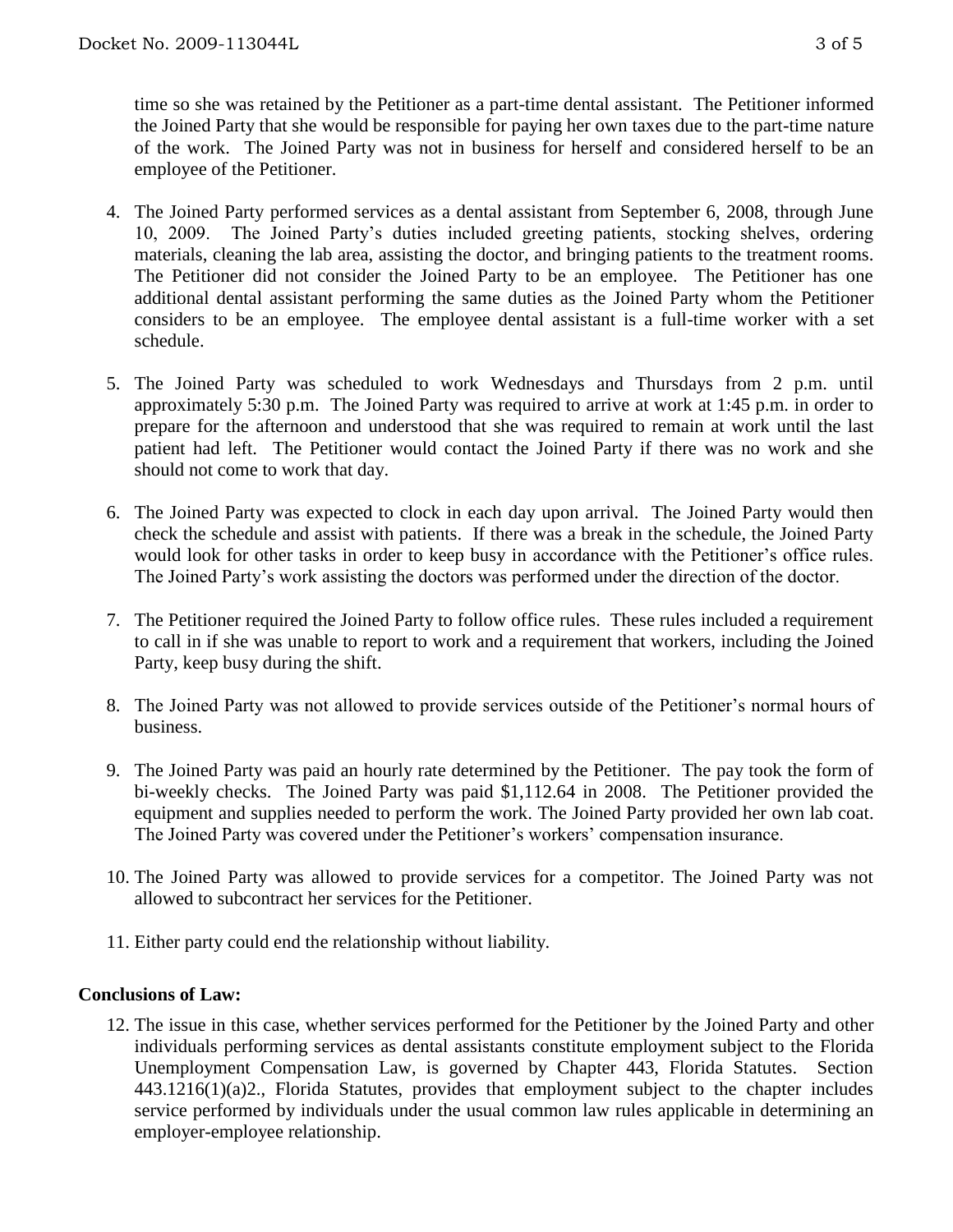- 13. The Supreme Court of the United States held that the term "usual common law rules" is to be used in a generic sense to mean the "standards developed by the courts through the years of adjudication." United States v. W.M. Webb, Inc., 397 U.S. 179 (1970).
- 14. The Supreme Court of Florida adopted and approved the tests in 1 Restatement of Law, Agency 2d Section 220 (1958), for use to determine if an employment relationship exists. See Cantor v. Cochran, 184 So.2d 173 (Fla. 1966); Miami Herald Publishing Co. v. Kendall, 88 So.2d 276 (Fla. 1956); Magarian v. Southern Fruit Distributors, 1 So.2d 858 (Fla. 1941); see also Kane Furniture Corp. v. R. Miranda, 506 So.2d 1061 (Fla. 2d DCA 1987).
- 15. Restatement of Law is a publication, prepared under the auspices of the American Law Institute, which explains the meaning of the law with regard to various court rulings. The Restatement sets forth a nonexclusive list of factors that are to be considered when judging whether a relationship is an employment relationship or an independent contractor relationship.

#### 1 Restatement of Law, Agency 2d Section 220 (1958) provides:

- (1) A servant is a person employed to perform services for another and who, in the performance of the services, is subject to the other's control or right of control.
- (2) The following matters of fact, among others, are to be considered:
	- (a) the extent of control which, by the agreement, the business may exercise over the details of the work;
	- (b) whether or not the one employed is engaged in a distinct occupation or business;
	- (c) the kind of occupation, with reference to whether, in the locality, the work is usually done under the direction of the employer or by a specialist without supervision;
	- (d) the skill required in the particular occupation;
	- (e) whether the employer or the worker supplies the instrumentalities, tools, and the place of work for the person doing the work;
	- (f) the length of time for which the person is employed;
	- $(g)$  the method of payment, whether by the time or by the job;
	- (h) whether or not the work is a part of the regular business of the employer;
	- (i) whether or not the parties believe they are creating the relation of master and servant;
	- (j) whether the principal is or is not in business.
- 16. Comments in the Restatement explain that the word "servant" does not exclusively connote manual labor, and the word "employee" has largely replaced "servant" in statutes dealing with various aspects of the working relationship between two parties. In Department of Health and Rehabilitative Services v. Department of Labor & Employment Security, 472 So.2d 1284 (Fla. 1st DCA 1985) the court confirmed that the factors listed in the Restatement are the proper factors to be considered in determining whether an employer-employee relationship exists. However, in citing La Grande v. B&L Services, Inc., 432 So.2d 1364, 1366 (Fla. 1st DCA 1983), the court acknowledged that the question of whether a person is properly classified an employee or an independent contractor often can not be answered by reference to "hard and fast" rules, but rather must be addressed on a case-by-case basis.
- 17. The evidence presented in this case reveals that the Petitioner determined when and where work was to be performed by the Joined Party. The Petitioner provided all of the tools and equipment necessary to perform services with the exception of a lab coat. The Petitioner required the Joined Party to work set hours and to stay busy during her shift by finding tasks to do in the office.
- 18. The evidence reflects that the Petitioner controlled the financial details of the relationship. The Petitioner determined the method and rate of pay, and the Joined Party was paid by time worked